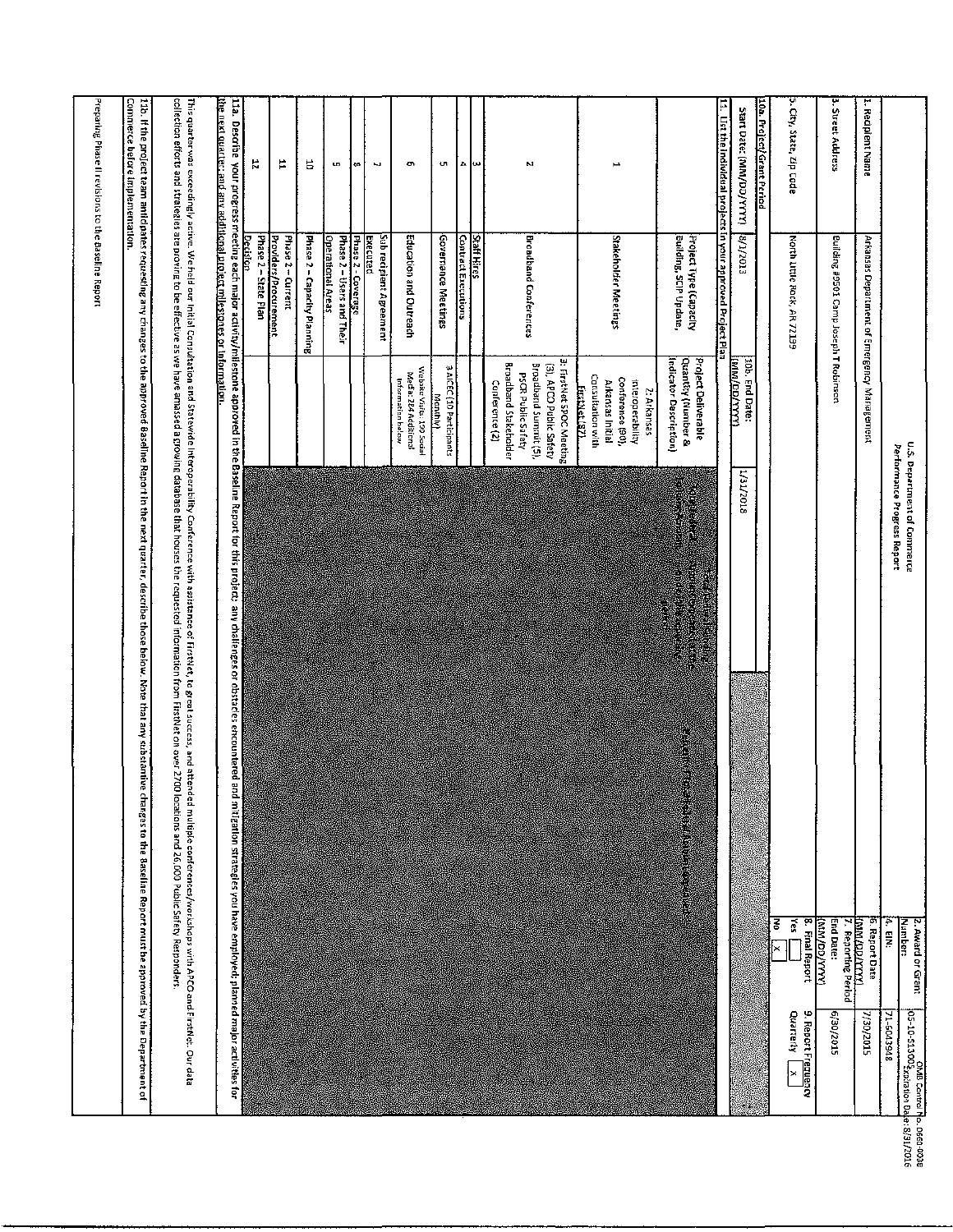| 7.8.2015 No Issues | 136. Describe any challenges encountered with vendors and/or sub recipients. | Buford, Goff. & Associates             | Martie                            | <u>13a. Subgontracts Table – Include all subcontractors. The totals from this table must equal the "Subcontracts Total" in Question 24f.</u> | <u>13. Subcontracts (Vendors and/or Sub reciplents)</u> | AWIN Program Manager                                                                                     | <b>JIMS</b>                                                                                                 | Financial Analyst                                                  | Accounting Branch Manager                                                         | IT Administrator                                                              | SLIGP Program Manager                                                                                  | lob Title            | 12b. Staffing Table | Some positions are not currently staffed. While those positions will be filted soon, there will be no impades to the prolect timeline | 12. Personnel<br>12a. If the project is not fully staffed, describe how any lack of staffing moy impact the project's time inte and when the project will be fully staffed. | gathered data, as well as, provide additional information to ensure coverage for all areas and events<br>At the Statewice Interprensive provided attendees a digital copy of the information that experies a fact what are listed as a whole and by individual counties so that representatives can both verify our | 11d. Describe any success stories or best practices you have identified. Please be as specific as possible | Nothing to report 7.8, 2015 | <u>11c. Provide any other information that would be useful to NTA as it assesses this project's progress.</u> |
|--------------------|------------------------------------------------------------------------------|----------------------------------------|-----------------------------------|----------------------------------------------------------------------------------------------------------------------------------------------|---------------------------------------------------------|----------------------------------------------------------------------------------------------------------|-------------------------------------------------------------------------------------------------------------|--------------------------------------------------------------------|-----------------------------------------------------------------------------------|-------------------------------------------------------------------------------|--------------------------------------------------------------------------------------------------------|----------------------|---------------------|---------------------------------------------------------------------------------------------------------------------------------------|-----------------------------------------------------------------------------------------------------------------------------------------------------------------------------|---------------------------------------------------------------------------------------------------------------------------------------------------------------------------------------------------------------------------------------------------------------------------------------------------------------------|------------------------------------------------------------------------------------------------------------|-----------------------------|---------------------------------------------------------------------------------------------------------------|
|                    |                                                                              | Development of Project Management Plan | Subcontract Purpose               |                                                                                                                                              |                                                         | ¥OS                                                                                                      | %05                                                                                                         | ¥                                                                  | X                                                                                 | 10%                                                                           | 80%                                                                                                    | بر<br>پرچ            |                     |                                                                                                                                       |                                                                                                                                                                             |                                                                                                                                                                                                                                                                                                                     |                                                                                                            |                             |                                                                                                               |
|                    |                                                                              | Vendor                                 | (Vendor/Subject.)<br><b>Lype</b>  |                                                                                                                                              |                                                         | Has oversight of all public safety communications projects that the state undertakes and will provide ov | Will oversee all interoperability coordination and is responsible for ensuring SCIP initiatives are tracked | Will provide oversight for the disbursements and tracking of funds | Will conduct task and provide tracking for disbursement of the entire grant funds | Serves on the state broadband working group and provides technical assistance | Will provide coordination for grant reporting and financial payouts from the SAA and work with SWIC to |                      |                     |                                                                                                                                       |                                                                                                                                                                             |                                                                                                                                                                                                                                                                                                                     |                                                                                                            |                             |                                                                                                               |
|                    |                                                                              |                                        | RFP/RFQ Issued (Y/N)              |                                                                                                                                              |                                                         |                                                                                                          |                                                                                                             |                                                                    |                                                                                   |                                                                               |                                                                                                        |                      |                     |                                                                                                                                       |                                                                                                                                                                             |                                                                                                                                                                                                                                                                                                                     |                                                                                                            |                             |                                                                                                               |
|                    |                                                                              |                                        | Executed<br>Contract<br>(M/A)     |                                                                                                                                              |                                                         |                                                                                                          |                                                                                                             |                                                                    |                                                                                   |                                                                               |                                                                                                        | Project (s) Assigned |                     |                                                                                                                                       |                                                                                                                                                                             |                                                                                                                                                                                                                                                                                                                     |                                                                                                            |                             |                                                                                                               |
|                    |                                                                              | 10/1/2013                              | Start Date                        |                                                                                                                                              |                                                         |                                                                                                          |                                                                                                             |                                                                    |                                                                                   |                                                                               |                                                                                                        |                      |                     |                                                                                                                                       |                                                                                                                                                                             |                                                                                                                                                                                                                                                                                                                     |                                                                                                            |                             |                                                                                                               |
|                    |                                                                              | V31/2016                               | <b>End Date</b>                   |                                                                                                                                              |                                                         | ersight for this project                                                                                 | and completed                                                                                               |                                                                    |                                                                                   |                                                                               | monitor progress of overall project                                                                    |                      |                     |                                                                                                                                       |                                                                                                                                                                             |                                                                                                                                                                                                                                                                                                                     |                                                                                                            |                             |                                                                                                               |
|                    |                                                                              | \$810,432.00                           | Total Federal Funds<br>Allocated  |                                                                                                                                              |                                                         |                                                                                                          |                                                                                                             |                                                                    |                                                                                   |                                                                               |                                                                                                        |                      |                     |                                                                                                                                       |                                                                                                                                                                             |                                                                                                                                                                                                                                                                                                                     |                                                                                                            |                             |                                                                                                               |
|                    |                                                                              | <b>SO.DD</b>                           | Total Matching Funds<br>Allocated |                                                                                                                                              |                                                         |                                                                                                          |                                                                                                             |                                                                    |                                                                                   |                                                                               |                                                                                                        | Change               |                     |                                                                                                                                       |                                                                                                                                                                             |                                                                                                                                                                                                                                                                                                                     |                                                                                                            |                             | OMB Control Mo. 0660-0038<br>Expiration Date: 8/31/2016                                                       |